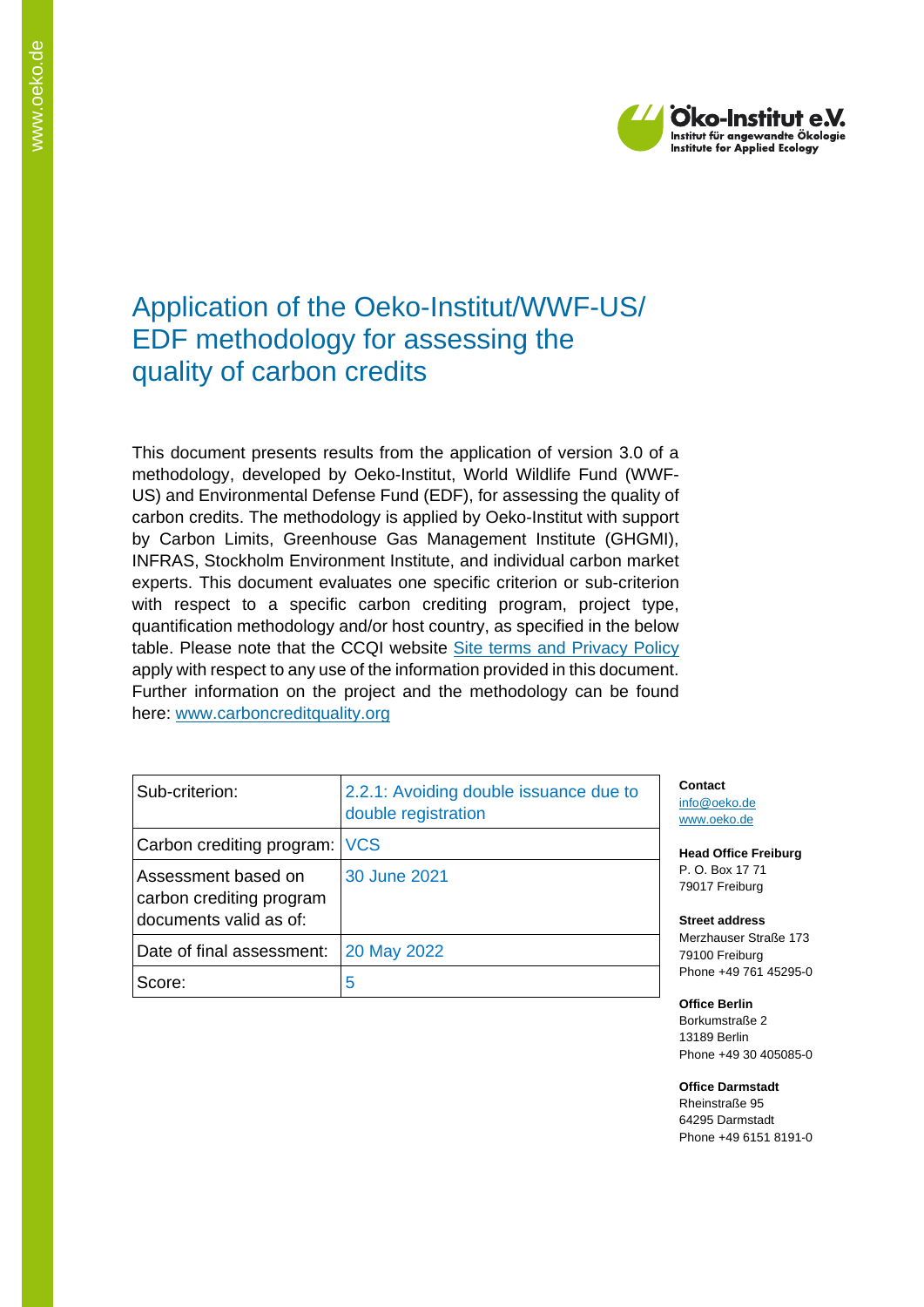# **Assessment**

## **Indicator 2.2.1.1**

#### **Relevant scoring methodology provisions**

"The program has basic provisions in place which manages the transition of projects from one to another program and either avoids registration of the same project under two programs or, if double registration is permitted, has basic provisions in place to ensure that carbon credits for the same emission reductions or removals cannot be issued under the same program or must be cancelled under one program before they can be issued under another."

#### **Information sources considered**

- 1 VCS Standard v4.1 (April 2021), available at [https://verra.org/wp](https://verra.org/wp-content/uploads/2021/04/VCS-Standard_v4.1.pdf)[content/uploads/2021/04/VCS-Standard\\_v4.1.pdf](https://verra.org/wp-content/uploads/2021/04/VCS-Standard_v4.1.pdf)
- 2 VCS Registration and issuance process v4.0 (September 2019), available at [https://verra.org/wp-content/uploads/2019/09/Registration\\_and\\_Issuance\\_Process\\_v4.0.pdf](https://verra.org/wp-content/uploads/2019/09/Registration_and_Issuance_Process_v4.0.pdf)

#### **Relevant carbon crediting program provisions**

- Provision 1 Source 1, section 3.19.1: "Project proponents shall not seek credit for the same GHG emission reduction or removal under the VCS Program and another GHG program."
- Provision 2 Source 1, section 3.8.7: "Projects registered under other GHG programs are not eligible for VCU issuance beyond the end of the total project crediting period under those programs. For example, a CDM project with a seven year twice renewable project crediting period is not eligible for VCU issuance beyond the end of those 21 years. Where projects have been registered under more than one other GHG program, they are not eligible for VCU issuance after the date that is the earliest end date of all applicable project crediting periods."
- Provision 3 Source 1, section 3.19.5: The following applies with respect to projects registered under an approved GHG program which are seeking registration with the VCS Program:
	- 1) For projects registered under the CDM, the cover page and sections 1.1, 1.2, 1.3, 1.5, 1.6, 1.7, 1.8, 1.9, 1.10, 1.12, 1.13, 1.14, **1.15.1,** [*requires project proponents to indicate whether the project has been registered, or is seeking registration under any other GHG programs. Where the project has been registered under any other GHG program, the registration number and details need to be provided.]* 1.16, 1.17 and 3.6 of the *VCS Project Description Template* shall be completed. A validation/verification body shall undertake a validation of same, which shall be accompanied by a validation representation, to provide a gap validation for the project's compliance with the VCS Program rules.
	- 2) For projects registered under the JI program, a new *VCS Project Description Template* shall be completed (applying a methodology eligible under the VCS Program). A validation/verification body shall undertake a full validation of same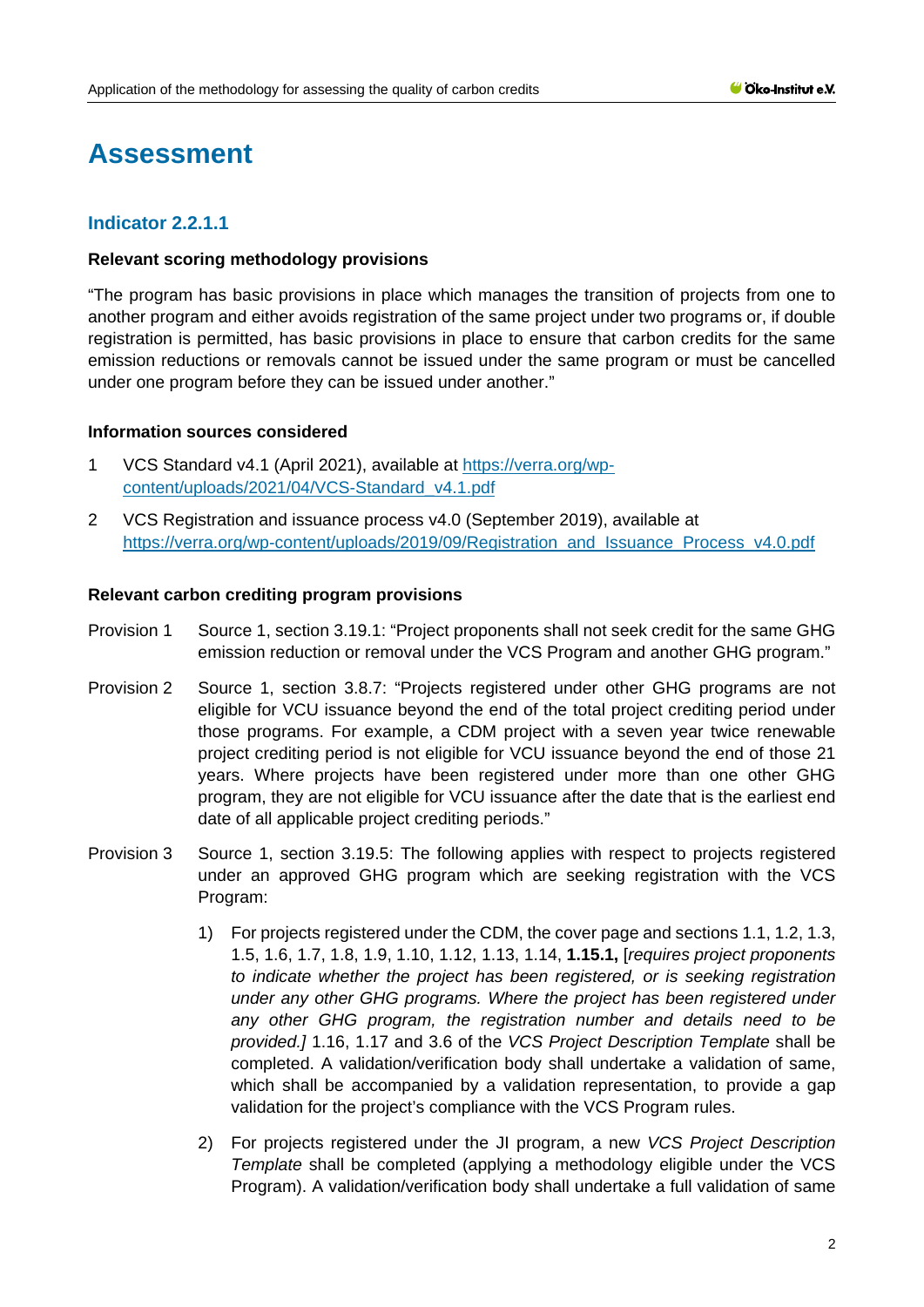in accordance with the VCS Program rules. The validation report shall be accompanied by a validation representation.

- 3) For projects registered under the Climate Action Reserve, the cover page and sections 1.1, 1.2, 1.3, 1.5, 1.6, 1.7, 1.8, 1.9, 1.10, 1.12, 1.13, **1.15.1**, 1.16, 1.17, 2.1, 2.2, 2.3, 2.4 and 3.6 of the *VCS Project Description Template* shall be completed. A validation/verification body shall undertake a validation of same, which shall be accompanied by a validation representation, to provide a gap validation for the project's compliance with VCS Program rules."
- Provision 3 Source 1, section 3.19.6: "Projects registered under a GHG program that is not an approved GHG program may also register with the VCS Program where a validation or verification report has been issued under such program (by an entity approved under the program to issue such reports). For such projects, the following applies:

1) The project start date shall be on or after 19 November 2007.

2) A new *VCS Project Description Template* shall be completed (using a methodology eligible under the VCS Program) and a validation/verification body shall undertake a full validation of same in accordance with the VCS Program rules. The validation report shall be accompanied by a validation representation […]."

Provision 4 Source 2, section 4.2.12: "The VCS Program allows projects registered under an approved GHG program (e.g., CDM) to also register with the VCS Program. In such cases, the documentation required for the project registration process is the same as required for projects registering under the VCS Program only, but noting the following:

> The project description from the approved GHG program and a project description using the *VCS Project Description Template* with the relevant sections complete, as set out in the *VCS Standard*, must be submitted.

> Where GHG emission reductions or removals from one verification period are split between the VCS Program and an approved GHG program, evidence shall be submitted to the Verra registry that any GHG emission reductions or removals presented for VCU issuance have not been issued as GHG credits under the approved GHG program, or where such GHG credits have been issued under the approved GHG program that they have been cancelled. In the latter of these cases, the project proponent or its authorized representative shall also sign and submit to the Verra registry a VCU conversion representation."

Provision 5 Source 2, section 4.2.15: "The VCS Program allows projects registered under an approved GHG program to cancel GHG credits issued under the approved GHG program and have them issued as VCUs in the Verra registry. Project activities must be eligible under the VCS Program (i.e., included within the scope of the VCS Program, as set out in the VCS Standard) in order to be eligible for such conversion. In such cases, the following applies:

> An official notification or other evidence of cancellation of the GHG credits under the approved GHG program and a signed VCU conversion representation shall be provided to the Verra registry.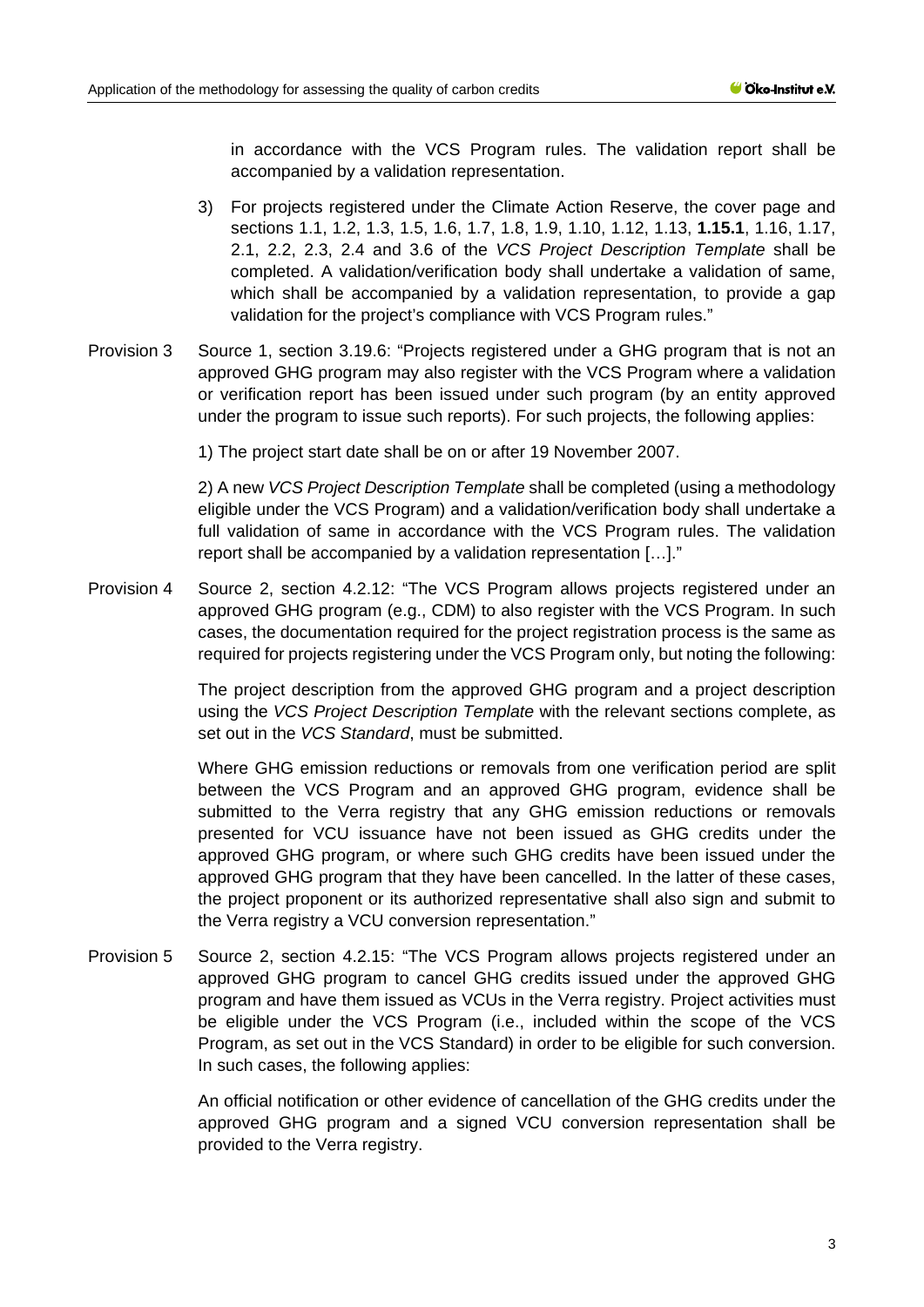Where the project is registered under the CDM, those documents required for project registration and Certified Emission Reduction (CER) issuance under the CDM shall be provided to the Verra registry. Verra shall create a project record on the Verra registry, noting that such record shall have the status credits transferred from other GHG program. Such projects are not considered to be registered under the VCS Program and are not eligible for verification under the VCS Program without first complying with the procedures for registration with the VCS Program and an approved GHG program set out in Section 4.2.12.

Where the project is registered under the JI program, the project shall also register with the VCS Program before Emission Reduction Units (ERUs) may be converted into VCUs. Following registration with the VCS Program, such projects shall provide those documents required for ERU issuance under the JI program to the Verra registry.

Where the project is registered under the Climate Action Reserve (CAR), those documents required for registration and Climate Reserve Tonne (CRT) issuance shall be provided to the Verra registry. Verra shall create a project record on the Verra registry, noting that such record shall have the status credits transferred from other GHG program. Such projects are not considered to be registered under the VCS Program and are not eligible for verification under the VCS Program without first complying with the procedures for registration with the VCS Program and an approved GHG program set out in Section 4.2.12.

Where the project is an AFOLU project, the project shall also register with the VCS Program before GHG credits issued under an approved GHG program may be converted into VCUs. The buffer withholding percentage for such projects shall be applied to the number of GHG credits being converted."

Provision 6 Source 2, section 4.2.16: "Where projects have created another form of GHG-related environmental credit, such as renewable energy certificates, evidence shall be provided to the Verra registry demonstrating that the GHG emission reductions or removals presented for VCU issuance have not also been recognized as another GHG-related environmental credit, or that any such credits have not been used and have been cancelled under the relevant program."

#### **Assessment outcome**

Yes (2 Points).

#### **Justification of assessment**

The above documentation specifies that the indicator is fulfilled.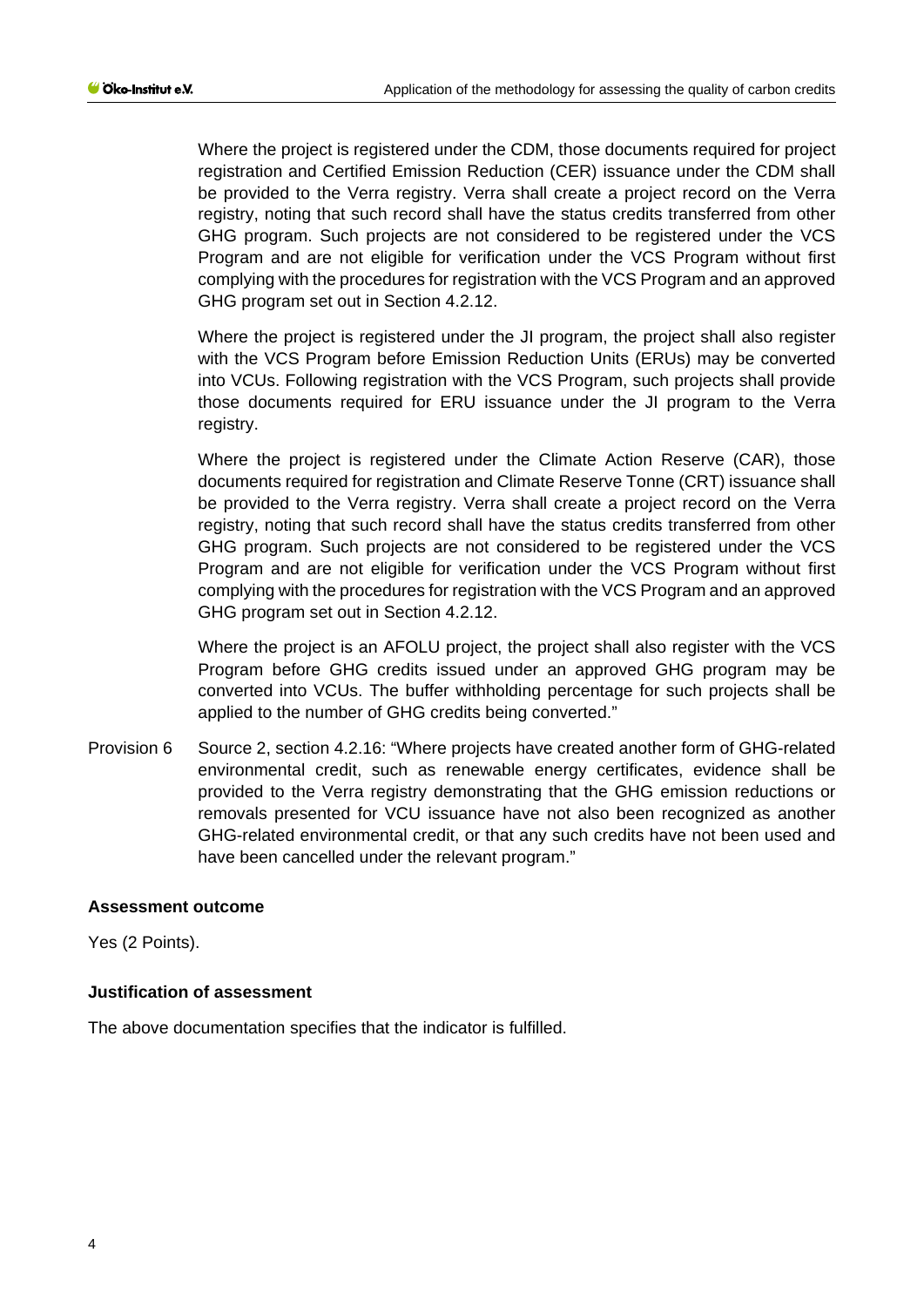## **Indicator 2.2.1.2**

#### **Relevant scoring methodology provisions**

"The program also requires legal attestations from project owners which confirm that they have not and will not request issuance of carbon credits for emission reductions or removals from more than one program."

#### **Information sources considered**

1 VCS issuance representation template v4.1, available at [https://verra.org/project/vcs](https://verra.org/project/vcs-program/rules-and-requirements/)[program/rules-and-requirements/](https://verra.org/project/vcs-program/rules-and-requirements/)

#### **Relevant carbon crediting program provisions**

Provision 1 Source 1, section 2.2.4: "I have not submitted, sought, requested or received any recognition of the Reductions generated by the Project during the Verification Period and for which I am requesting VCU issuance from any GHG Program other than under the VCS Program or as any other form of GHG- or renewable energy-related environmental credit (including without limitation as renewable energy certificates), or I have provided evidence to the Verra Registry in accordance with the VCS Program Rules that any such credits have not been used and have been cancelled under the relevant environmental credit program."

#### **Assessment outcome**

Yes (1 Point).

#### **Justification of assessment**

The above documentation specifies that the indicator is fulfilled.

### **Indicator 2.2.1.3**

#### **Relevant scoring methodology provisions**

"The program also conducts checks, or requires validation and verification entities to verify, that already registered projects have not, and will not, be issued carbon credits in any other programs for emission reductions or removals for which the program is also issuing carbon credits (unless the credits have been cancelled under other programs prior to reissuance under the current program)."

#### **Information sources considered**

- 1 VCS Standard v4.1 (April 2021), available at [https://verra.org/wp](https://verra.org/wp-content/uploads/2021/04/VCS-Standard_v4.1.pdf)[content/uploads/2021/04/VCS-Standard\\_v4.1.pdf](https://verra.org/wp-content/uploads/2021/04/VCS-Standard_v4.1.pdf)
- 2 VCS Joint Validation and Verification Report v4.0 (September 2019), available at [https://verra.org/project/vcs-program/rules-and-requirements/.](https://verra.org/project/vcs-program/rules-and-requirements/)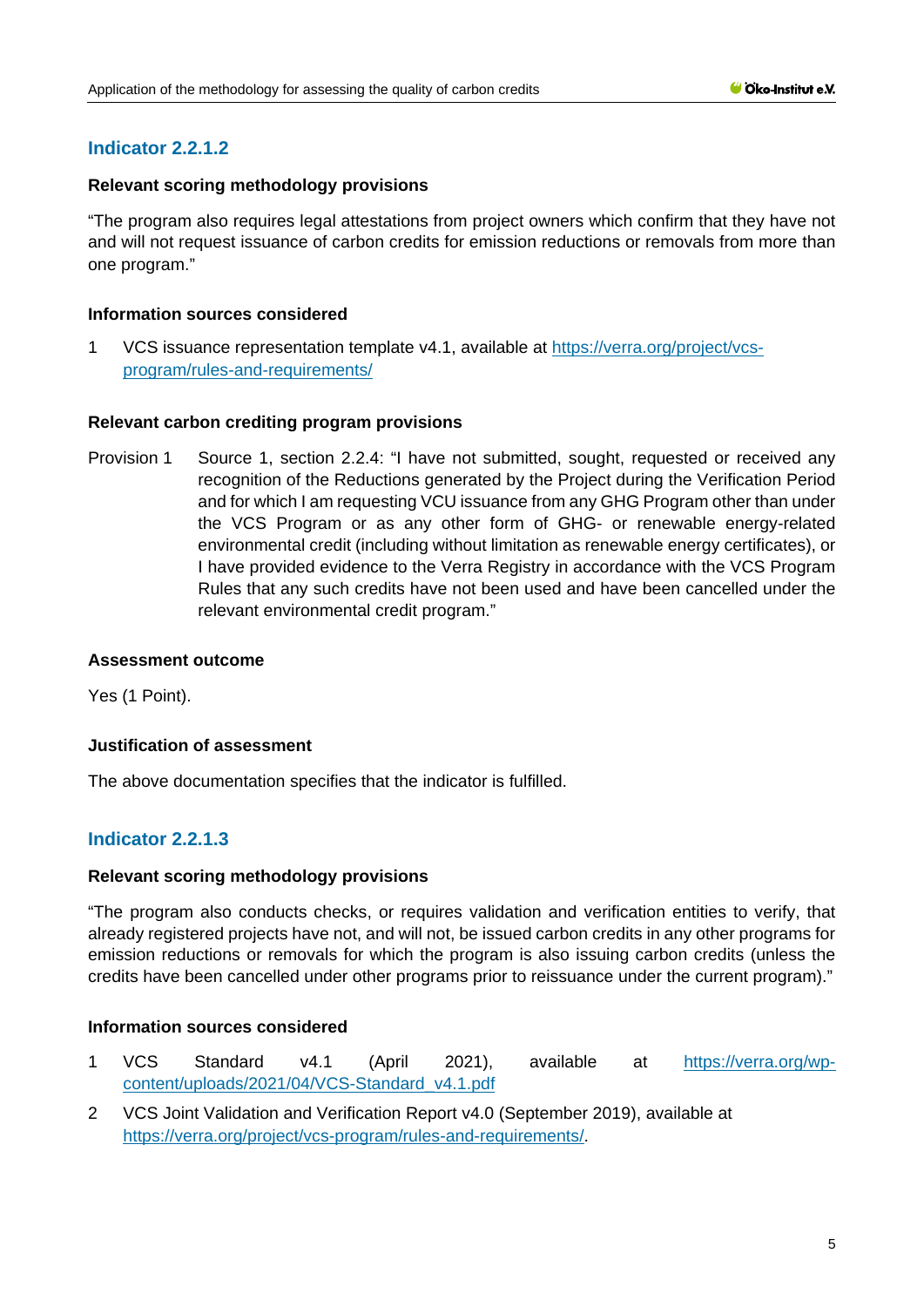3 VCS Project Description Template v4.0 (September 2019), available at [https://verra.org/wp](https://verra.org/wp-content/uploads/2019/09/VCS-Project-Description-Template-v4.0.docx)[content/uploads/2019/09/VCS-Project-Description-Template-v4.0.docx](https://verra.org/wp-content/uploads/2019/09/VCS-Project-Description-Template-v4.0.docx)

#### **Relevant carbon crediting program provisions**

- Provision 1 Source 1, section 3.19.5: The following applies with respect to projects registered under an approved GHG program which are seeking registration with the VCS Program:
	- 1) For projects registered under the CDM, the cover page and sections 1.1, 1.2, 1.3, 1.5, 1.6, 1.7, 1.8, 1.9, 1.10, 1.12, 1.13, 1.14, **1.15.1,** [*requires project proponents to indicate whether the project has been registered, or is seeking registration under any other GHG programs. Where the project has been registered under any other GHG program, the registration number and details need to be provided.]* 1.16, 1.17 and 3.6 of the *VCS Project Description Template* shall be completed. **A validation/verification body shall undertake a validation of same**, which shall be accompanied by a validation representation, to provide a gap validation for the project's compliance with the VCS Program rules.
	- 2) For projects registered under the JI program, a new *VCS Project Description Template* shall be completed (applying a methodology eligible under the VCS Program). **A validation/verification body shall undertake a full validation of same** in accordance with the VCS Program rules. The validation report shall be accompanied by a validation representation.
	- 3) For projects registered under the Climate Action Reserve, the cover page and sections 1.1, 1.2, 1.3, 1.5, 1.6, 1.7, 1.8, 1.9, 1.10, 1.12, 1.13, **1.15.1**, 1.16, 1.17, 2.1, 2.2, 2.3, 2.4 and 3.6 of the *VCS Project Description Template* shall be completed. **A validation/verification body shall undertake a validation of same, which shall be accompanied by a validation representation**, to provide a gap validation for the project's compliance with VCS Program rules."
- Provision 2 Source 1, section 3.19.6: "Projects registered under a GHG program that is not an approved GHG program may also register with the VCS Program where a validation or verification report has been issued under such program (by an entity approved under the program to issue such reports). For such projects, the following applies:

1) The project start date shall be on or after 19 November 2007.

2) A new *VCS Project Description Template* shall be completed (using a methodology eligible under the VCS Program) and a validation/verification body shall undertake a full validation of same in accordance with the VCS Program rules. The validation report shall be accompanied by a validation representation […]."

Provision 3 Source 2, section 4.2.4: "Where the project is presented for registration and VCU issuance, the relevant documents that shall be provided to the Verra registry are the project description, the validation report, the validation representation, the registration representation, the monitoring report, the verification report, the verification representation, the issuance representation, and any AFOLU specific documentation, communications agreement, proof of right, proof of contracting or evidence and